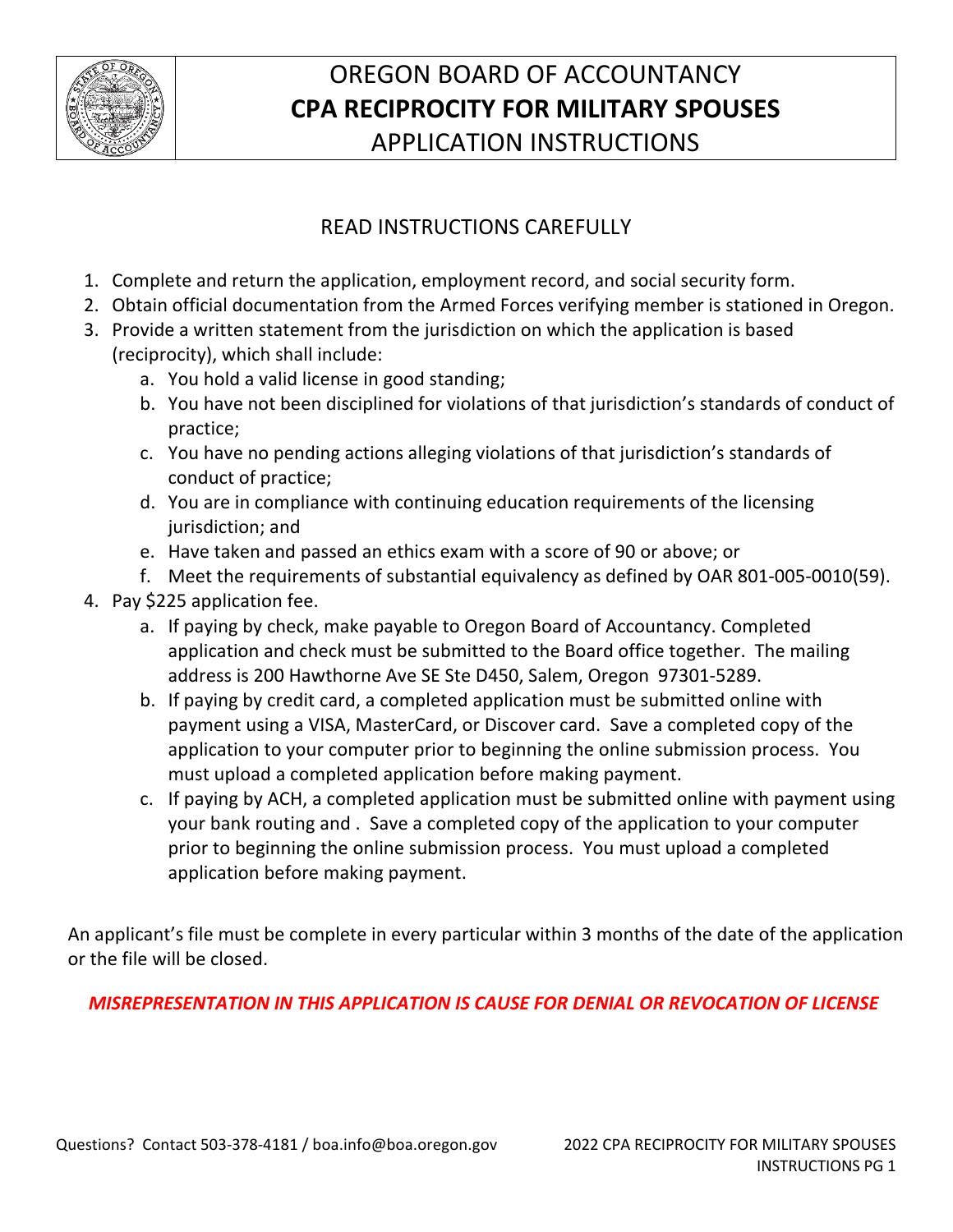

# OREGON BOARD OF ACCOUNTANCY **CPA RECIPROCITY FOR MILITARY SPOUSES APPLICATION**

FOR CPA CERTIFICATE AND PERMIT TO PRACTICE PUBLIC ACCOUNTING

#### APPLICATION FEE: \$225.00

|                                           |                                                                                                                         | <b>GENERAL INFORMATION</b> |             |                                        |  |
|-------------------------------------------|-------------------------------------------------------------------------------------------------------------------------|----------------------------|-------------|----------------------------------------|--|
| <b>FULL NAME:</b>                         |                                                                                                                         |                            |             |                                        |  |
| First                                     |                                                                                                                         | Middle                     |             | Last                                   |  |
| <b>PREVIOUS NAME(S):</b>                  |                                                                                                                         |                            |             |                                        |  |
|                                           |                                                                                                                         |                            | <b>HOME</b> | <b>WORK</b>                            |  |
|                                           | PLEASE CHECK BOX TO INDICATE OFFICIAL MAILING ADDRESS:                                                                  |                            |             |                                        |  |
| Physical home address:                    | IF YOU USE A PO BOX OR OTHER MAIL SERVICE, YOU MUST ALSO PROVIDE A PHYSICAL ADDRESS.                                    |                            |             |                                        |  |
|                                           |                                                                                                                         |                            |             |                                        |  |
| PO Box (if applicable):                   |                                                                                                                         |                            |             |                                        |  |
|                                           |                                                                                                                         |                            |             |                                        |  |
| City:                                     | State:                                                                                                                  |                            | Zip code:   |                                        |  |
| Home phone:                               | Cell:                                                                                                                   |                            | Email:      |                                        |  |
|                                           |                                                                                                                         |                            |             |                                        |  |
|                                           | IF SELF-EMPLOYED, INCLUDE NAME OF BUSINESS, TYPE OF BUSINESS, AND ADDRESS. INDICATE IF UNEMPLOYED.                      |                            |             |                                        |  |
| <b>Employer Name:</b>                     |                                                                                                                         |                            |             |                                        |  |
| <b>Employment Physical Address:</b>       |                                                                                                                         |                            |             |                                        |  |
| PO Box (if applicable):                   |                                                                                                                         |                            |             |                                        |  |
|                                           |                                                                                                                         |                            |             |                                        |  |
| City:                                     | State:                                                                                                                  |                            | Zip code:   |                                        |  |
|                                           |                                                                                                                         |                            |             |                                        |  |
| Home phone:                               | Cell:                                                                                                                   |                            | Email:      |                                        |  |
| Uniform CPA Exam passed in                |                                                                                                                         |                            | on          |                                        |  |
|                                           | <b>STATE</b>                                                                                                            |                            |             | EXAM DATE (MONTH/YEAR)                 |  |
|                                           |                                                                                                                         |                            |             |                                        |  |
|                                           | List any state(s) in which you are currently licensed to practice public accounting:                                    |                            |             |                                        |  |
|                                           |                                                                                                                         |                            |             |                                        |  |
| LIC#<br>STATE                             | DATE ISSUED                                                                                                             | <b>STATE</b>               | LIC#        | DATE ISSUED                            |  |
|                                           |                                                                                                                         |                            |             |                                        |  |
| <b>STATE</b><br>$LIC$ #                   | <b>DATE ISSUED</b><br>List any state(s) in which you have previously held a valid permit to practice public accounting: | <b>STATE</b>               | $LIC$ #     | <b>DATE ISSUED</b>                     |  |
|                                           |                                                                                                                         |                            |             |                                        |  |
|                                           |                                                                                                                         |                            |             |                                        |  |
| LIC#<br><b>STATE</b>                      | DATE ISSUED                                                                                                             | <b>STATE</b>               | LIC#        | <b>DATE ISSUED</b>                     |  |
| DATE OF BIRTH (required):<br>PTIN Number: |                                                                                                                         |                            |             |                                        |  |
|                                           |                                                                                                                         |                            |             | *Must report if PTIN has been assigned |  |
| For Board Use Only:                       |                                                                                                                         |                            |             |                                        |  |
|                                           |                                                                                                                         |                            |             |                                        |  |
| <b>CLERK</b>                              | DATE PROCESSED                                                                                                          | BATCH#                     |             | CHECK#                                 |  |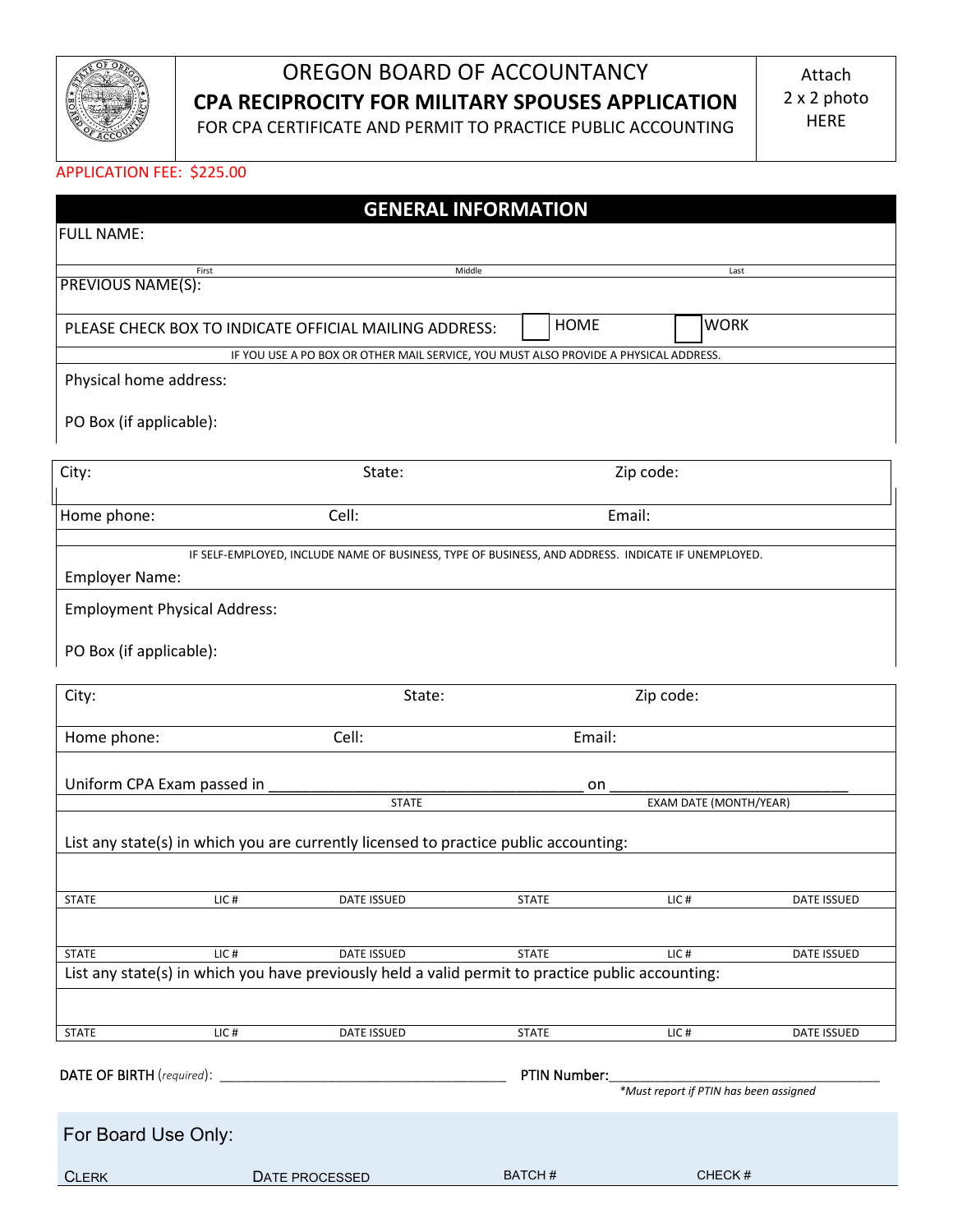| ALL APPLICANTS MUST ANSWER THE FOLLOWING QUESTIONS                                                                                                        |            |     |  |  |  |  |
|-----------------------------------------------------------------------------------------------------------------------------------------------------------|------------|-----|--|--|--|--|
|                                                                                                                                                           | <b>YES</b> | NO. |  |  |  |  |
| A) Have you ever held Substantial Equivalent Authority in Oregon?                                                                                         |            |     |  |  |  |  |
| B) Have you been arrested, charged with, or convicted of a felony?                                                                                        |            |     |  |  |  |  |
| C) Have you been arrested, charged with, or convicted of a non-felony crime in which the essential<br>element is fraud, dishonesty, or misrepresentation? |            |     |  |  |  |  |
| D) Have you been a party to any legal proceedings including any non-disclosure agreements or tolling<br>(deadline extension/suspension) agreements?       |            |     |  |  |  |  |
| E) Have you had any professional license suspended, revoked, or restricted, or been the subject of any<br>regulator's investigation or action?            |            |     |  |  |  |  |
| F) Are you currently under investigation or have action pending by another regulatory agency?                                                             |            |     |  |  |  |  |
| G) Do you have any pending expulsions or have you been expelled from a professional society?                                                              |            |     |  |  |  |  |

### **METHOD OF APPLYING FOR LICENSE IN OREGON**

Check the box next to all that apply:

A) I have an active permit to practice that is in good standing issued by a jurisdiction whose requirements are substantially equivalent to Oregon.



B) I have had at least 4 years (48 months of full-time employment) of public accounting or equivalent experience satisfactory to the Board within the last ten years after passing all sections of the Uniform CPA exam and have held a valid license and permit to practice for at least four of the last ten years. I currently hold an active permit to practice.

C) I hold an active certificate, credential, or degree issued by a foreign country that is recognized by the International Qualification Appraisal Board (IQAB).

### **CERTIFICATION**

I certify to the truth and accuracy of all statements, answers and representations made in the foregoing application, including all supplementary statements. I understand that any certificate issued to me must be surrendered upon demand by the Oregon Board of Accountancy upon my failure to pay the fees prescribed by law, or upon revocation by the Board of my certificate, or for other causes as prescribed by law. I understand and agree that the Board may investigate the statements made on this application, and may conduct other investigations, including a criminal records check. **Misrepresentation in this application is cause for denial or revocation of license.**

Signature \_\_\_\_\_\_\_\_\_\_\_\_\_\_\_\_\_\_\_\_\_\_\_\_\_\_\_\_\_\_\_\_\_\_\_\_\_\_\_\_\_\_\_\_\_\_\_\_ Date \_\_\_\_\_\_\_\_\_\_\_\_\_\_\_\_\_\_\_\_\_\_\_\_\_\_\_\_\_\_\_

### **NOTARY CERTIFICATE**

| State of _______________________                           | County of _________________________________ |    |                                           |  |  |
|------------------------------------------------------------|---------------------------------------------|----|-------------------------------------------|--|--|
|                                                            |                                             |    |                                           |  |  |
| Signed or attested before me on                            |                                             | 20 |                                           |  |  |
|                                                            |                                             |    |                                           |  |  |
| Questions? Contact 503-378-4181 or boa.info@boa.oregon.gov |                                             |    | 2022 CPA RECIPROCITY FOR MILITARY SPOUSES |  |  |